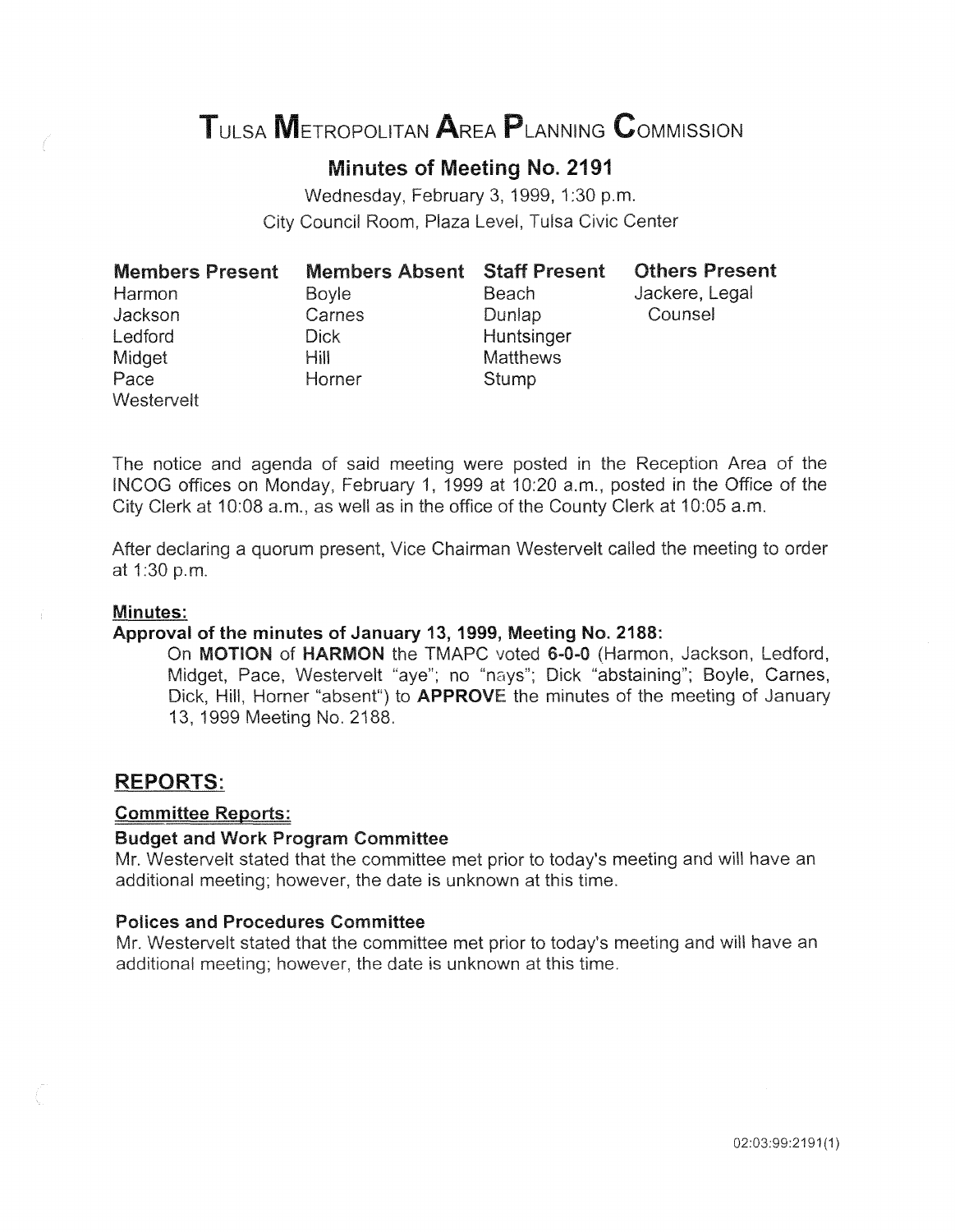## **Director's Report:**

Mr. Stump reported that there are several items on the City Council Agenda for February 4, 1999. He stated that the draft final ordinance residential facilities amendments and the licensing of such will appear on the Council agenda. He indicated that the City Council will be referring the final draft to committee.

Mr. Westervelt stated that Mr. Jackson will be attending the City Council meeting.

# SUBDIVISIONS

## LOT -SPLITS FOR RATIFICATION OF PRIOR APPROVAL:

L-18786- John C. Young (1323) 8315 East 156<sup>th</sup> Street North

 $(PD-14)$  (County)

(PD-7) (County)

L-18788 ltco Sales (3192)

6700 Southwest Boulevard

## Staff Recommendation:

Mr. Beach stated that these lot-splits are all in order and staff recommends approval.

## There were no interested parties wishing to speak.

## TMAPC Action; 6 members present:

On MOTION of MIDGET, the TMAPC voted 6-0-0 (Harmon, Jackson, Ledford, Midget, Pace Westervelt "aye"; no "nays"; none "abstaining"; Boyle, Carnes, Dick, Hill, Horner "absent") to **RATIFY** these lot-splits given Prior Approval, finding them in accordance with Subdivision Regulations.

\* \* \* \* \* \* \* \* \* \* \* \*

## RESCIND PREVIOUSLY APPROVED LOT-SPLIT:

L-18519 - Charles Schusterman (1993) 4025 South Yorktown Place

(PD-6) (CD-9)

## Staff Recommendation:

Mr. Beach stated that the property owners of Tract A and Tract B filed a lot-split application to exchange land on the common property line due to an encroaching wall. On August 20, 1997, TMAPC approved a waiver of the subdivision regulations for Lot-Split #18519, which would result in both tracts having more than three side lot lines.

The lot-split approved Tract A splitting off Tract C and attaching it to Tract B. It also approved Tract B splitting off Tract D and tying it to Tract A. The Warranty Deed for Tract A with Tract C has been filed with the Tulsa County Courthouse. The Deed for Tract B has not been filed.

02:03:99:2191(2)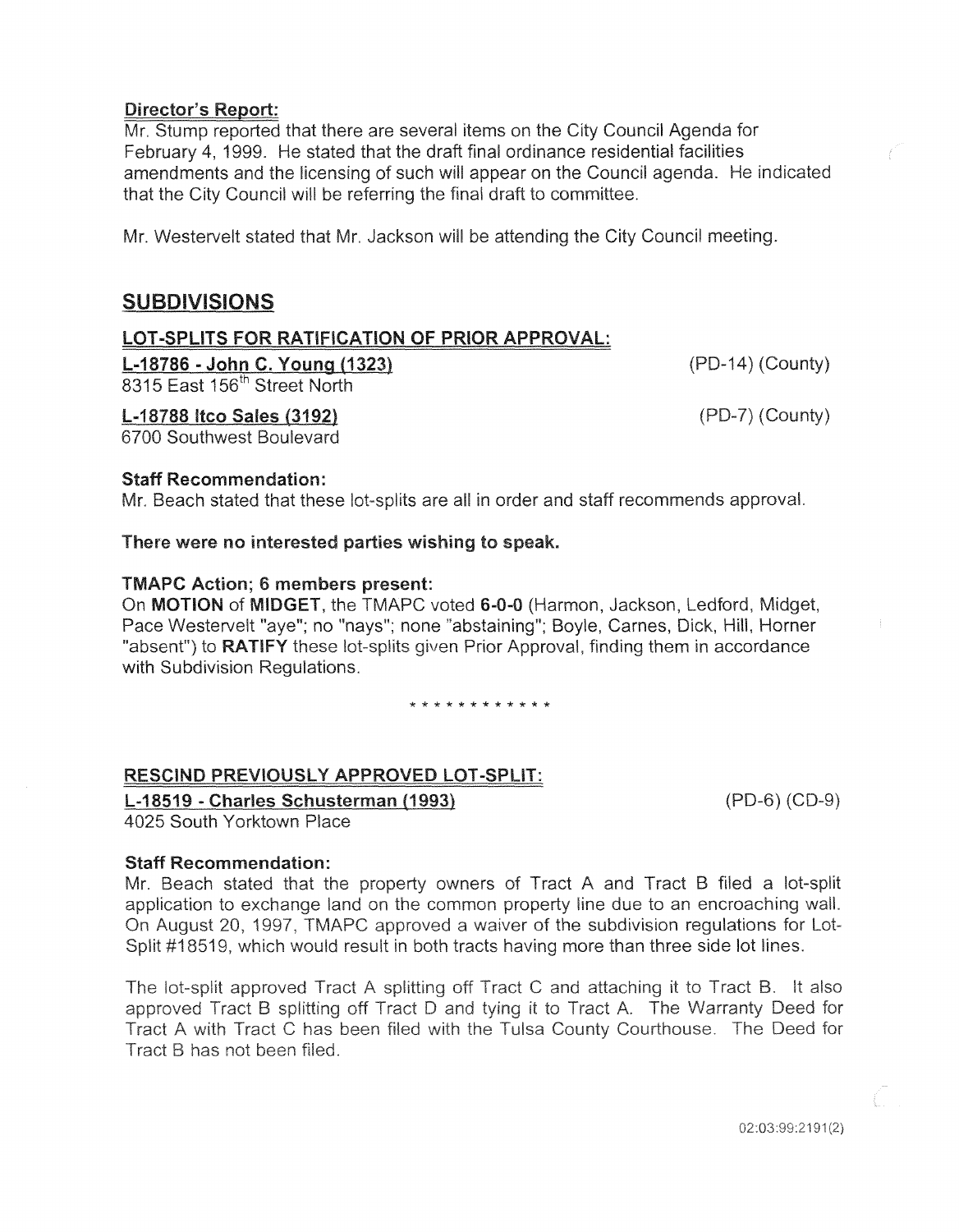The owners of both Tract A and Tract B are now requesting the TMAPC to **APPROVE** the rescinding of Lot-Split #18519 and returning the property to its original platted configuration.

#### There were no interested parties wishing to speak.

#### TMAPC Action; 6 members present:

On MOTION of MIDGET, the TMAPC voted 6-0-0 (Harmon, Jackson, Ledford, Midget, Pace, Westervelt "aye"; no "nays"; none "abstaining"; Boyle, Dick, Carnes, Hill, Horner "absent") to **APPROVE** rescinding Lot-Split L-18519 and returning the property to its original platted configuration as recommended by staff.

\* \* \* \* \* \* \* \* \* \* \*

## Continued Zoning Public Hearings:

## Z-6674- Roy D. Johnsen

East side of Delaware Avenue and Riverside Parkway at the Jenks Bridge

#### AND

#### PUD-306-G- Roy D. Johnsen

Northeast and southeast corner East 95<sup>th</sup> Street and South Delaware

#### TMAPC COMMENTS:

Mr. Westervelt announced that the applicant has requested a continuance in order to meet with the neighborhood association.

## There were no interested parties wishing to speak.

## TMAPC Action; 6 members present:

On MOTION of MIDGET, the TMAPC voted 6-0-0 (Harmon, Jackson, Ledford, Midget, Pace, Westervelt "aye"; no "nays"; none "abstaining"; Boyle, Dick, Carnes, Hill, Horner "absent") to **CONTINUE** Z-6674/PUD-306-G to February 24, 1999 at 1:30 p.m.

## ZONING PUBLIC HEARING

## PUD-559-1 -John Moody

Northwest corner East 91<sup>st</sup> Street and South Mingo Valley Expressway (Minor Amendment)

RS-3/RM-1/0M/AG/CS to RS-3/RM-1/CS/PUD (PD-18) (CD-2)

AG to CS

(PD-18) (CD-2)

 $(PD-18) (CD-8)$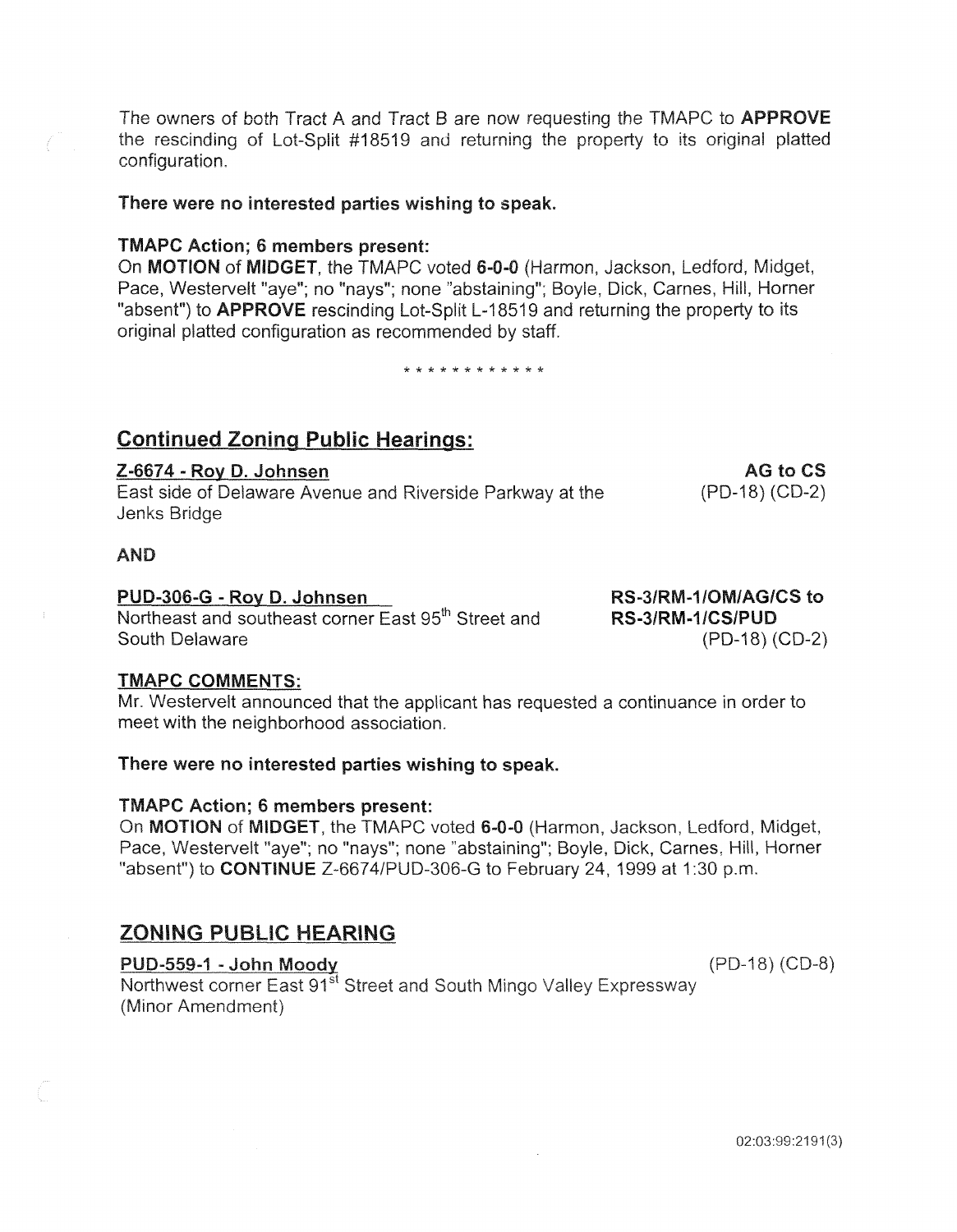## Staff Recommendation:

Mr. Dunlap stated that the applicant is requesting Minor Amendment approval to permit a 32-foot high monopole ground sign with changeable marquee in the southern portion of Development Area A. The proposed sign will be located along East 91<sup>st</sup> Street abutting the Mingo Valley ROW within an unplatted tract. The proposed sign contains 380 square feet of display surface area.

Staff has examined the request and finds the approved development standards allow ground signs along East  $91<sup>st</sup>$  within Development Area A with a maximum height of 25 feet and an aggregate display surface area of 1 SF for each lineal foot of arterial street frontage. A total of ten ground signs are allowed within Development Area A. The recently-constructed South Crest Hospital is located in the northern (and platted) portion of the development area.

Staff notes the recent approval of the PUD 559 Development Standards (May 1997) establishing a 25-foot maximum height for ground signs along East 91st. Staff believes the intent of the original approval was in keeping with similar uses in other Corridor Districts abutting the Mingo Valley Expressway. Further, other uses allowed in Development Area A include Use Units 8, 11, 12, 14, 19 and 22. With the eventual buildout within the unplatted southern portion of the development area, it is likely that some combination of multifamily dwellings, offices, eating establishments, convenience shops or hotels will occur.

Staff cannot support the proposed modification of the development standards to increase sign height along East  $91<sup>st</sup>$  or the size of the proposed sign. Staff is of the opinion that the height of the sign violates the intent and purpose of the original approval limiting sign height to 25 feet. Staff is unable to support the size of the proposed sign because there is no basis for determining how much arterial street frontage will be allocated for any land area within the unplatted portion of Development Area A.

Staff, therefore, recommends DENIAL of PUD-559-1 as submitted, noting that until a plat or plat waiver (with binding sign size and location agreements) is approved, no rationale or legal basis exists to determine sign size under the Zoning Code.

## Applicant's Comments:

John Moody, 7146 South Canton Avenue, Tulsa, Oklahoma 74136-6303, stated that after reviewing the staff's recommendation he has been able to meet with his client and staff in order to resolve the staff's objections to the proposed sign. He indicated that the subject property is the location of the South Crest Hospital and will be having their grand opening in the ensuing months.

Mr. Moody stated that his client has had success with marquee signs, which are used to announce upcoming events to the community. The application is for a ground sign on 91<sup>st</sup> Street for a marquee sign. Under the original PUD-559 there were ten ground signs permitted and display surface for the 91<sup>st</sup> Street frontage was 1 SF per lineal foot of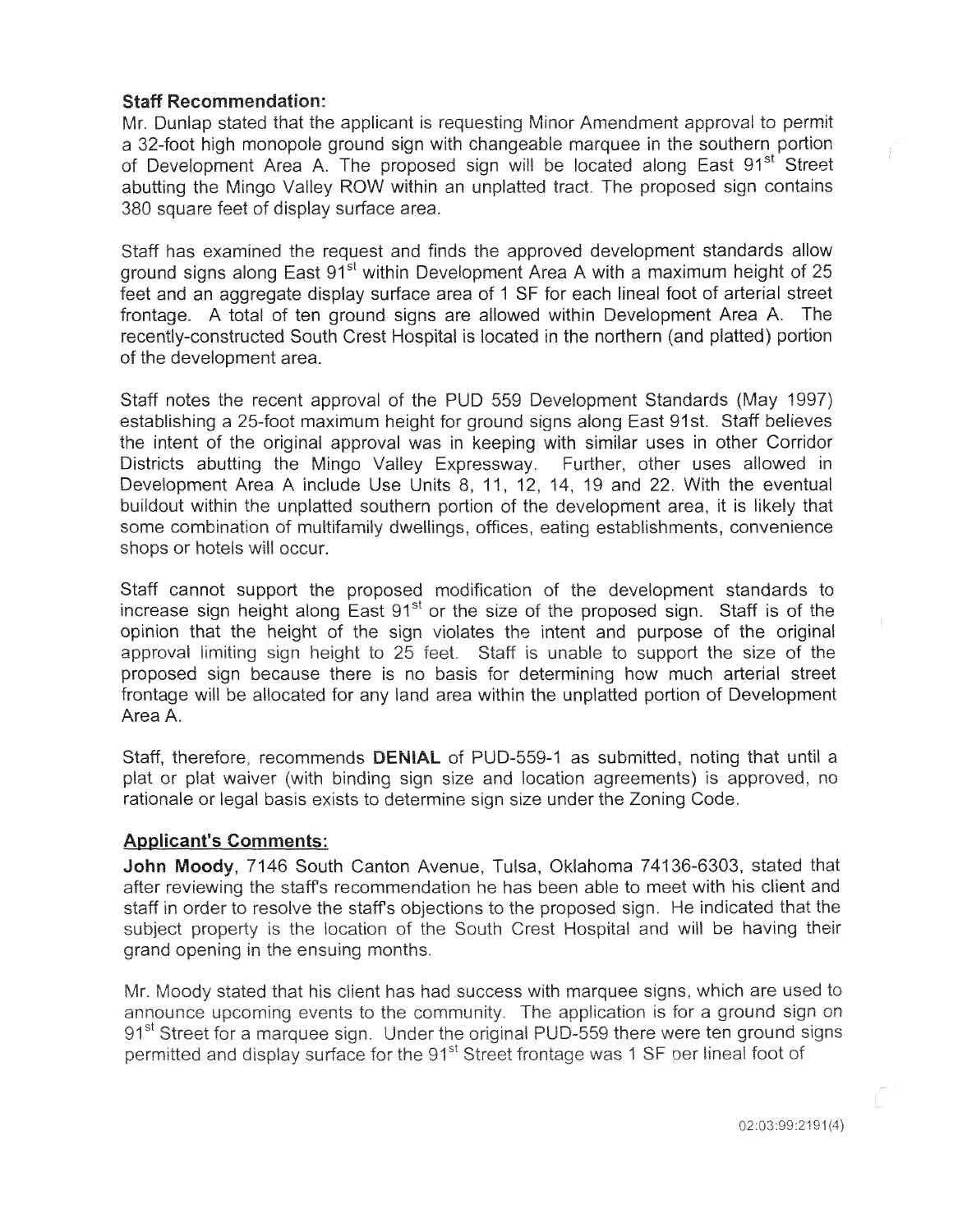frontage. He indicated that his client has agreed to reduce the proposed sign to 25' in height.

Mr. Moody stated that the concern of staff was that the interior portion of the subject property was platted for the hospital, but there is an acreage to the east that abuts the expressway and part of the frontage on 91<sup>st</sup> Street. He explained that the acreage is unplatted and was approved under the PUD for related-type uses. The staff is concerned about the determination of the frontage and the total display surface area, plus the number of ground signs that may occur along the frontage of  $91<sup>st</sup>$  Street. He stated that he agreed with staff that there would only be two ground signs on Development Area A on the  $91<sup>st</sup>$  Street frontage. The display surface area for the proposed sign has been reduced to 10  $\times$  30 feet, which reduces the sign to a total of 300 SF display surface area. He indicated that he agreed with staff that there will be a maximum of 500 SF display surface area for the ground signs allocated on the 91<sup>st</sup> Street frontage in Development Area A. He stated that 200 SF of display surface area will be left to apply for a ground sign in the future on the unplatted parcel. These restrictions will be included in a restrictive covenant if approved and will be a condition of and filed as part of the plat waiver request.

Mr. Moody stated that the proposed sign is important to South Crest for their marketing plan, as well as for the type of announcements that they will be having for their grand opening. He commented that time is a factor to his client regarding the sign, and his client would like to have the sign in place before the grand opening.

Mr. Moody concluded that he has agreed to there being only two ground signs on the 91<sup>st</sup> Street frontage of Development Area A and a maximum total display surface area of 500 SF, which is to be allocated between the two signs. He stated that the proposal meets the standards that were approved for PUD-559.

#### **TMAPC COMMENTS:**

Mr. Westervelt asked staff if they were comfortable with the proposal. In response, Mr. Stump stated that staff reviewed what has been approved in the past for the hospital and additional ground signs have already been approved along the 91<sup>st</sup> Street frontage. The Code does not allow more than 1 SF per lineal foot of frontage. He explained that a condemnation action has been filed on the frontage for additional right-of-way for the Broken Arrow spur and this will reduce the frontage. He stated that the applicant will not have enough frontage for the monument signs and 500 SF additional signage. Mr. Stump listed several proposals for additional signs in the subject area. He reminded the Planning Commission that only ten signs were allowed and five were approved for the hospital. He stated that there are now nine signs out of the ten and that will leave one ground sign for a 1/4 mile of frontage along Mingo. Mr. Stump commented that the staff needs to look at the sign proposals more closely because it sounds like the client will be requesting more grounds signs for Development Areas B and C.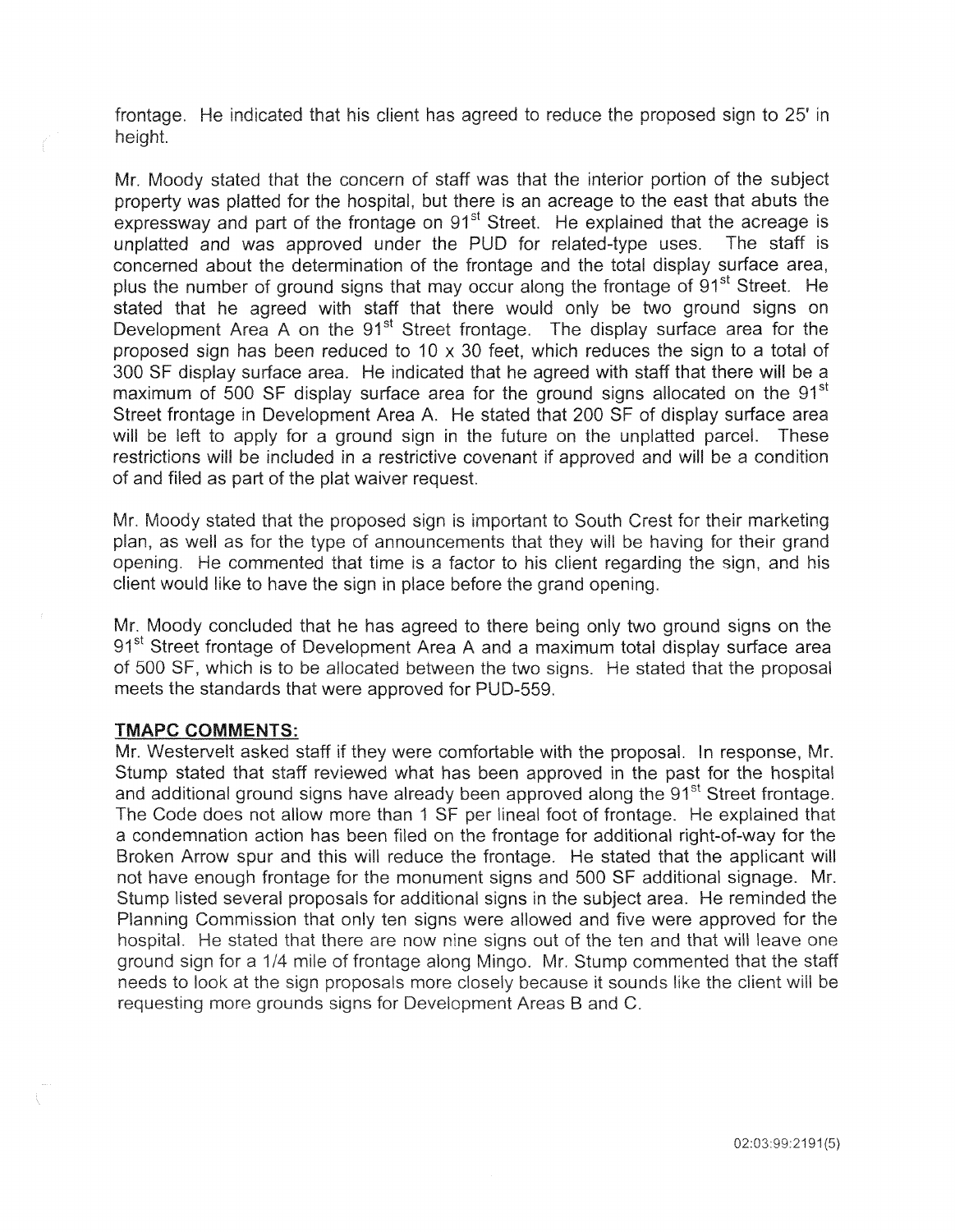Mr. Westervelt asked the applicant if the proposal is being driven by the hospital's grand opening or the condemnation action, which may diminish the frontage across 91<sup>st</sup> Street. Mr. Moody stated that exclusively the grand opening is driving the application. Mr. Moody indicated that he discussed the condemnation action with Mr. Ted Sack and he believes that there will be 445 feet of frontage left. Mr. Moody suggested that the Planning Commission approve the proposed sign and the other sign will have to be restricted to one SF per lineal foot of frontage on 91<sup>st</sup> Street. Mr. Moody stated that he is not asking the Planning Commission to approve the other proposed ground sign today. Mr. Westervelt stated that the applicant owns the adjacent property and is taking actions that will limit his own future uses. In response, Mr. Moody agreed that he has discussed this limitation with his client. Mr. Moody stated that he has filed a major amendment to address the other sign and there will be an opportunity for the Planning Commission to address this issue.

Mr. Westervelt summarized that if the Planning Commission approves the proposed sign, then the Planning Commission can anticipate seeing a major amendment to increase the signage so that there is less impact. In response, Mr. Moody stated that he has filed a major amendment for two signs that will be on the expressway. Mr. Moody explained that the number of signs his client anticipated not exceeding the number of ground signs that were allocated to the subject area. Mr. Moody stated that if there is another ground sign proposed then his client could anticipate that he would have to file a major amendment once it is determined what will developed.

Mr. Westervelt asked Mr. Moody if he is comfortable that his client understands that if he files a major amendment it might not be approved by the Planning Commission, that his client recognizes that the possible denial might be due to the decision made today. Mr. Moody commented that his client's alternative would be to remove a sign, depending on which sign his client feels is most important to the hospital. Mr. Moody stated that the real issue is how many signs would be appropriate on 91<sup>st</sup> Street.

## Interested Parties:

Trudy McClasky, Administrative Director of Marketing and Public Relations for South Crest Hospital, no address given, stated that her main interest is to achieve an approval for a marquee sign in order to advertise and communicate with the community. She explained that the hospital chooses to have the proposed sign in place with Planning Commission's approval. She stated that it is too early to anticipate how signs will be needed in the future or which sign may need to be removed.

#### **TMAPC COMMENTS:**

Mr. Westervelt stated that the client's realizing that it may be necessary to remove the marquee sign at sometime in the future adds some comfort.

## **TMAPC Action: 6 members present:**

On MOTION of HARMON, the TMAPC voted 6-0-0 (Harmon, Jackson, Ledford, Midget, Pace, Westervelt "aye"; no "nays"; none "abstaining"; Boyle, Carnes, Dick, Hill, Horner "absent") to recommend **APPROVAL** of the Minor Amendment for PUD-559-1, subject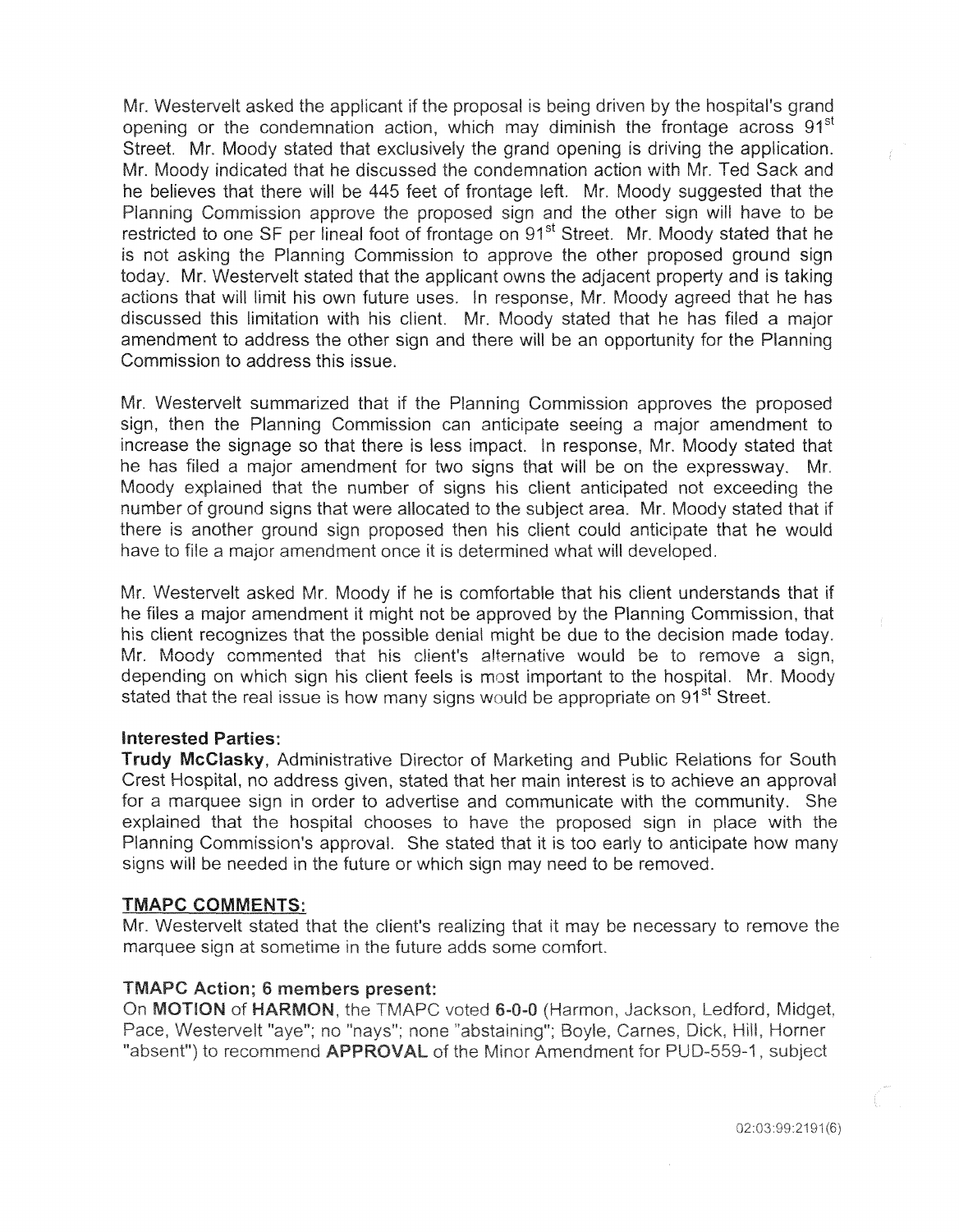to limiting the marquee sign to 25' in height and 300 SF display surface area along 91<sup>st</sup> Street as presented by applicant.

\* \* \* \* \* \* \* \* \* \* \* \*

## Commissioners' Comments:

Mr. Westervelt stated that he has received a letter written to Commissioner Selph from Sam Roop regarding the political sign ordinance. Mr. Westervelt asked staff if the letter has been answered. In response, Mr. Stump stated that staff did send Councilor Roop a copy of the letter that was submitted to the Chairman of the City Council.

Mr. Stump stated that the letter was sent to the Chairman of the City Council a few days after the public hearing before the Planning Commission.

Stump announced that INCOG will register anyone who would like to attend Smart Growth Design conference.

\* \* \* \* \* \* \* \* \* \* \* \*

being no further business, the Chairman declared the meeting adjourned p.m.

**ATTEST** Secretarv

Date approve Ch**⁄a**irman

02:03:99:2191 (7)